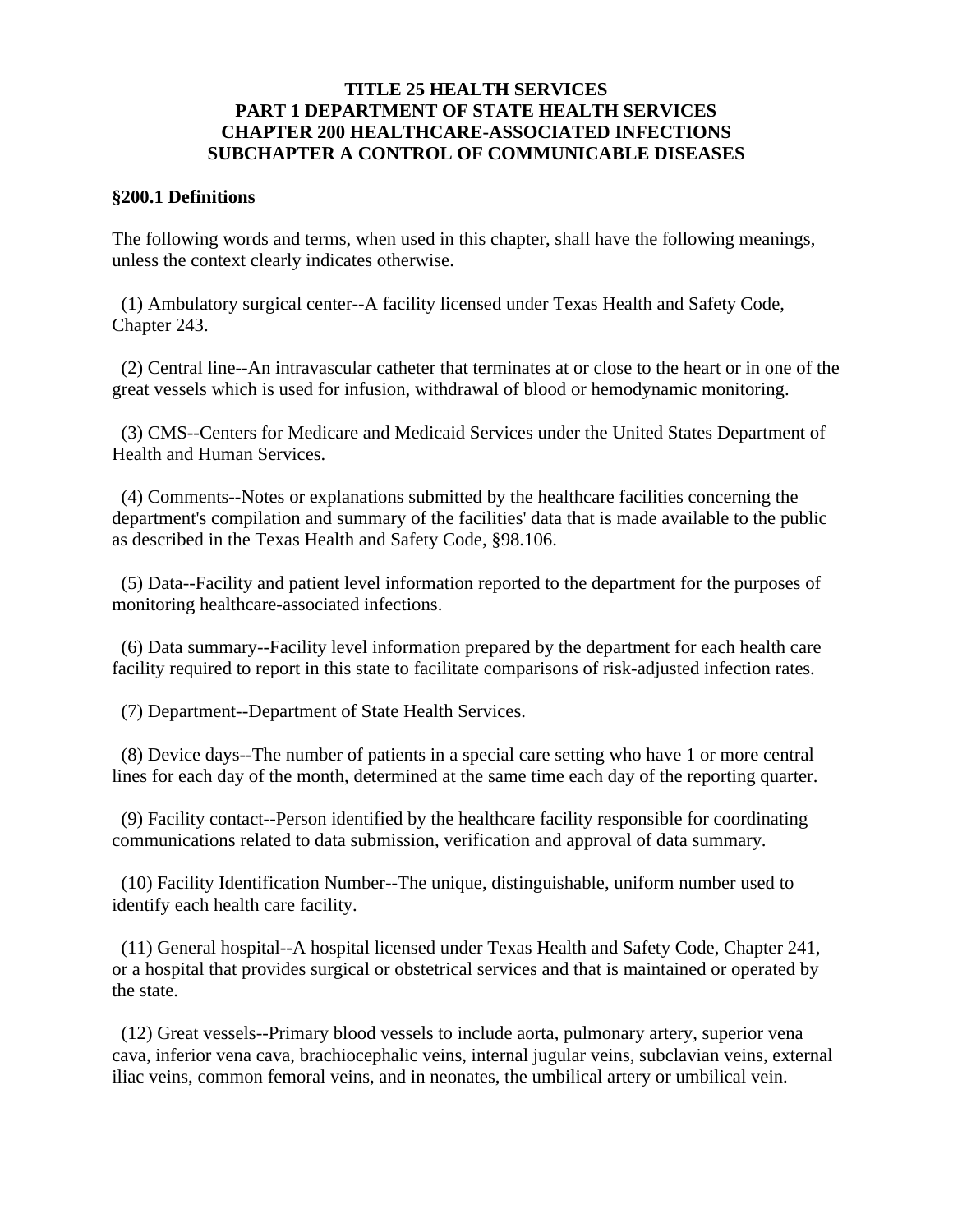(13) Healthcare-associated infection (HAI)--Localized or symptomatic condition resulting from an adverse reaction to an infectious agent or its toxins to which a patient is exposed in the course of the delivery of health care to the patient.

 (14) Healthcare-associated infection data--Patient level information identifying the patient, procedures and events required by these rules, infections resulting from those procedures or events, and causative pathogens when laboratory confirmed.

(15) Healthcare facility or facility--A general hospital or ambulatory surgery center.

 (16) ICD-9-CM--The ninth revision of the International Classification of Diseases, Clinical Modification that is used to code and classify morbidity data from the inpatient and outpatient records, physician offices.

 (17) Inpatient Treatment--An admission to an acute care hospital of greater than 24 hours for treatment of a post operative surgical site infection.

 (18) NHSN--Federal Centers for Disease Control and Prevention's National Healthcare Safety Network or its successor.

 (19) Pediatric and adolescent hospital--A general hospital that specializes in providing services to children and adolescents, as defined in Texas Health and Safety Code, §241.003.

 (20) Reporting quarters--First quarter: January 1 through March 31; Second quarter: April 1 through June 30; Third quarter: July 1 through September 30; Fourth quarter: October 1 through December 31.

 (21) Risk adjustment--A statistical method to account for a patient's severity of illness and the likelihood of development of a healthcare-associated infection (e.g., duration of procedure in minutes, wound class, and American Society of Anesthesiology (ASA) score).

 (22) Special care setting--A unit or service of a general, pediatric or adolescent hospital that provides treatment to inpatients who require extraordinary care on a concentrated and continuous basis. The term includes an adult intensive care unit, a burn intensive care unit and a critical care unit.

 (23) Validation--The process of comparing data submissions to original patient and facility records to ascertain that data submission processes are accurate.

 (24) Verification--Review of data submitted electronically to assure completeness and internal consistency.

# **§200.2 General Reporting Guidelines for Healthcare-Associated Infection Data**

(a) All general hospitals and ambulatory surgical centers in operation during any part of a reporting quarter described in §200.1 of this title (relating to Definitions) shall submit healthcareassociated infection (HAI) data as specified in §§200.3 - 200.7 of this title to the Centers for Disease Control and Prevention's National Healthcare Safety Network (NHSN) or its successor.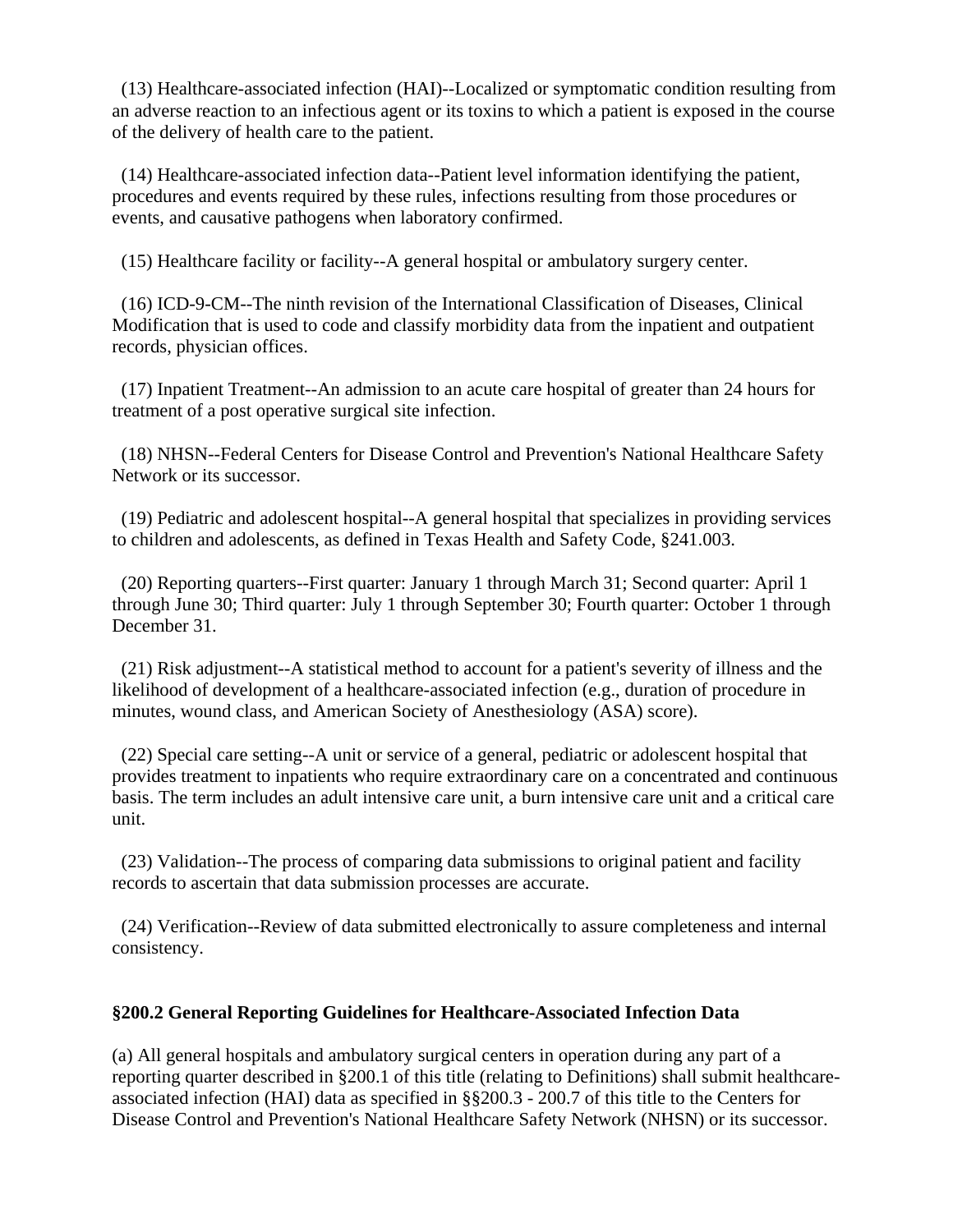(b) Facilities that fail to comply with reporting requirements are subject to the enforcement provisions of Texas Health and Safety Code, Chapter 98, Subchapter D.

(c) HAI data submission does not constitute the report of a disease as defined and required in Chapter 97 of this title (relating to Communicable Diseases).

(d) HAI data submission does not constitute annual events or incident reporting as defined in §133.49 of this title (relating to Reporting Requirements), or §135.26 of this title (relating to Reporting Requirements).

(e) The facility shall ensure that the department has accurate email and phone information for a facility contact. Facilities may provide institutional contact information (e.g., IP@hospital.org, 1- 800-INFECTS). The facility shall ensure that communications from the department are continuously monitored even if the position is vacant for any reason (vacation, illness, etc.).

# **§200.3 How to Report**

(a) Facilities shall submit HAI data required by this section to NHSN or its successor.

(b) Facilities shall comply with the process prescribed by NHSN or its successor to allow the department access to HAI data as specified in §§200.3 - 200.7 of this title.

(c) Facilities shall use their facility identification number to identify their facility in the electronic data and correspondence with the department. Each facility meeting the definition of ambulatory surgical center or general hospital as defined in §200.1(1) and (11) of this title (relating to Definitions) shall have its own facility identification number.

(1) CMS certified health care facilities shall use the CMS-assigned provider number.

 (2) If a facility has multiple campuses or a hospital and ambulatory surgical center are associated by ownership, each site shall each use a unique CMS provider number. In the event that a facility is not CMS certified or a facility operates multiple facilities under one CMS number, the facility shall use the identification number assigned by NHSN or its successor.

 (3) The relationship between CMS-assigned and NHSN-assigned facility identifiers and the name and license number of the facility is public information.

(d) The department shall notify the facility contact by email 90 calendar days in advance of any change in requirements for reporting HAI data.

(e) Facilities shall report HAI data on patients identified with a surgical site infection associated with a procedure listed in §200.4 of this title (relating to Which Events to Report).

 (1) If the facility treating the patient performed the procedure, the facility shall report the infection to NHSN or its successor according to the surveillance methods described by NHSN or its successor and this chapter.

 (2) If the facility treating the patient did not perform the surgery, the treating facility shall notify the facility that performed the procedure, document the notification, and maintain this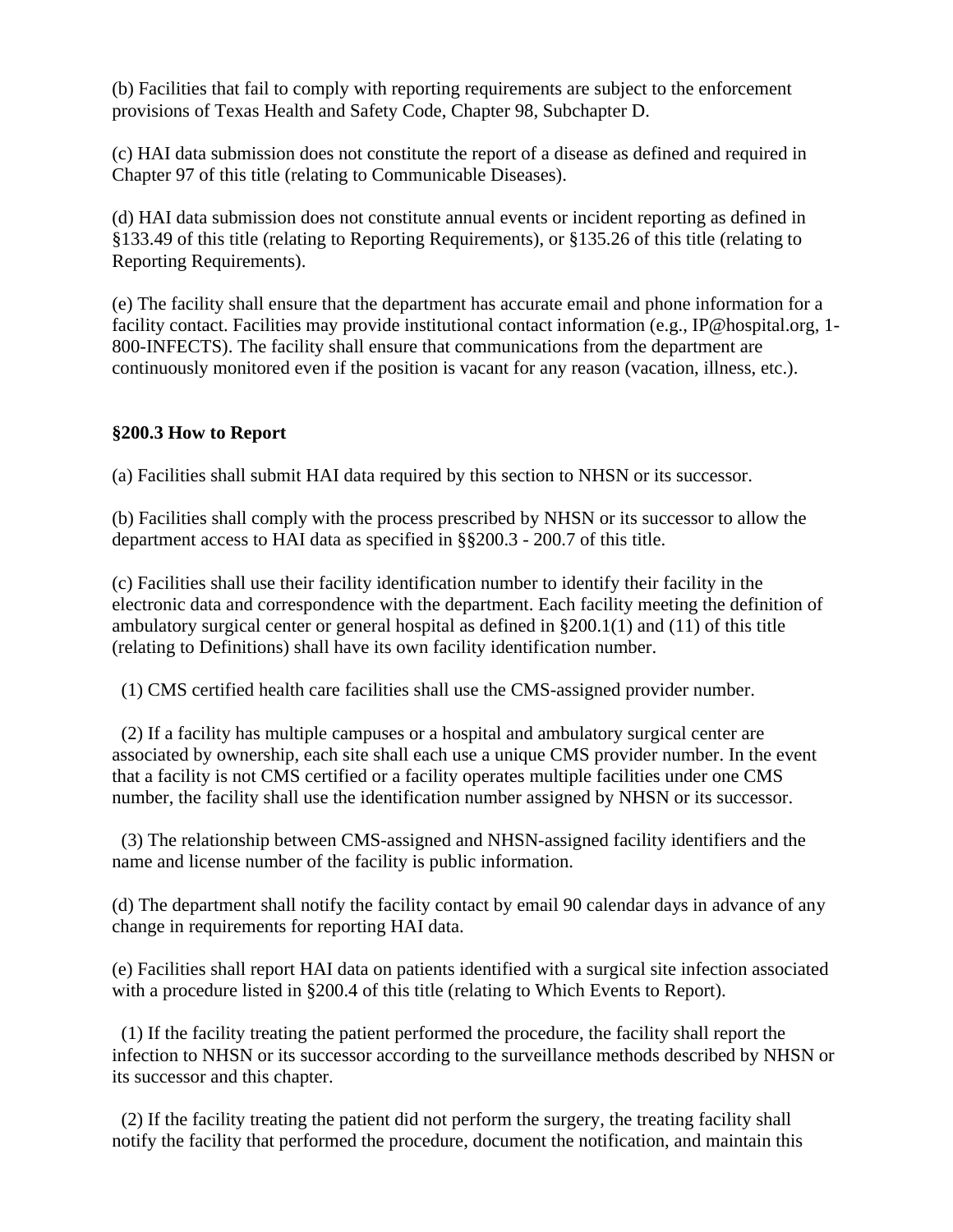documentation for audit purposes. The facility that performed the procedure shall verify the data related to the SSI and shall report the infection to NHSN or its successor according to the surveillance methods described by NHSN or its successor and this chapter.

## **§200.4 Which Events to Report**

(a) ICD-CM codes as designated by the federal Centers for Disease Control and Prevention's National Healthcare Safety Network (NHSN) or its successor shall constitute the definition of events listed in this rule. Facilities shall adapt to changes in ICD-CM specifications as directed by NHSN and the department.

(b) All general hospitals shall report the number of device days and laboratory-confirmed central line-associated primary bloodstream infections in special care settings including the causative pathogen.

(c) General hospitals, other than pediatric and adolescent hospitals, and ambulatory surgical centers shall report the HAI data related to the following surgical procedures. The surgical procedure is defined by the NHSN operative procedure and the associated ICD-CMcodes linked to that operative procedure in NHSN.

(1) Colon surgeries (Colon surgery).

(2) Hip arthroplasties (Hip prosthesis).

(3) Knee arthroplasties (Knee prosthesis).

(4) Abdominal hysterectomies (Abdominal hysterectomy).

(5) Vaginal hysterectomies (Vaginal hysterectomy).

 (6) Coronary artery bypass grafts (Coronary artery bypass graft with both chest and donor site incisions and Coronary artery bypass graft with chest incision only).

 (7) Vascular procedures (Abdominal aortic aneurysm repair, Carotid endarterectomy, and Peripheral vascular bypass surgery).

(d) Pediatric and adolescent hospitals shall report the HAI data relating to the following surgical procedures. The surgical procedure is defined by the NHSN operative procedure and the associated ICD-CM codes linked to that operative procedure.

(1) Spinal surgery with instrumentation (Spinal fusion, Laminectomy and Refusion of spine).

 (2) Cardiac procedures, excluding thoracic cardiac procedures (Cardiac surgery and Heart transplant).

 (3) Ventriculoperitoneal shunt procedures (Ventricular shunt operations), including revision and removal of shunt.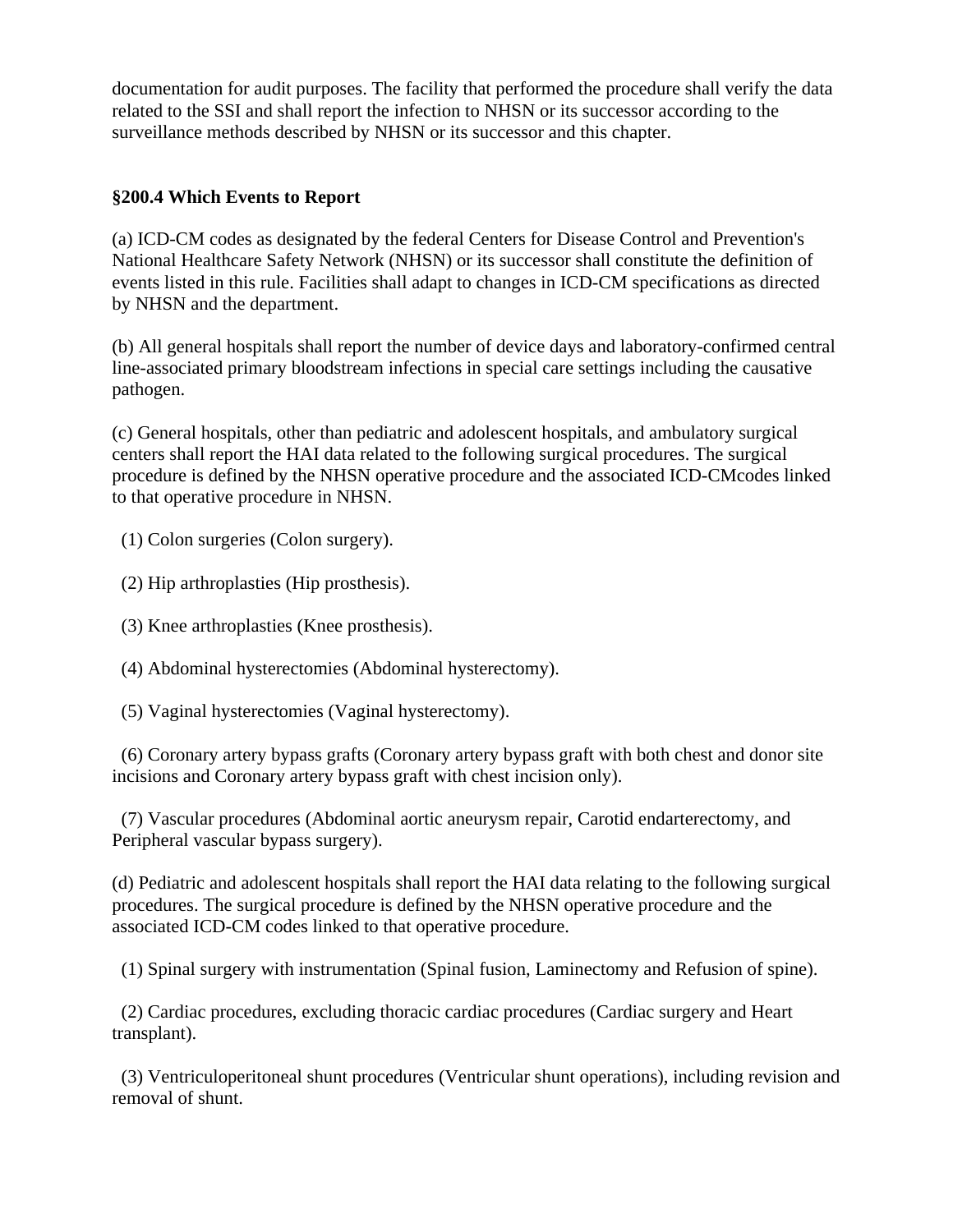(e) Facilities shall also report denominator data for the events identified in this rule for calculation of risk adjusted infection rates as required in Texas Health and Safety Code, §98.106(b). NHSN protocols shall be used for the determination of denominator data.

#### **§200.5 Data to Report**

Data required to be submitted in §200.4 of this title (relating to Which Events to Report) shall be reported using the training, enrollment, case definitions and protocols required by the department in coordination with NHSN or its successor. Specific modules and variables will be identified for facilities prior to the enrollment deadline through training, departmental website, and notification of the facility contact. Content or data element changes will be communicated in the same manner 90 calendar days in advance of the change.

### **§200.6 When to Initiate Reporting**

(a) All healthcare facilities who meet the criteria in §200.4 of this title (relating to Which Events to Report) shall enroll in NHSN within 90 calendar days of the designation of NHSN as the secure electronic interface.

(b) Facilities shall submit HAI data beginning with the entire reporting quarter of the effective date in subsection (a) of this section.

 (1) All facilities--HAI data relating to central line-associated primary bloodstream infections in special care units.

 (2) Ambulatory surgical centers and general hospitals, except pediatric and adolescent hospitals--HAI data relating to knee arthroplasties as defined in §200.4(c)(3) of this title.

 (3) Pediatric and adolescent hospitals--HAI data relating to ventriculoperitoneal shunts as defined in  $\S 200.4(d)(3)$  of this title.

(c) In addition to the data listed in subsection (b) of this section, facilities shall submit the following data beginning January 1, 2012.

 (1) Ambulatory surgical centers and general hospitals, except pediatric and adolescent hospitals--HAI data relating to hip arthroplasties as defined in §200.4(c)(2) of this title and coronary artery bypass grafts as defined in §200.4(c)(6) of this title.

 (2) Pediatric and adolescent hospitals--HAI data relating to cardiac procedures and as defined in §200.4(d)(2) of this title.

(d) In addition to the data listed in subsections (b) and (c) of this section, facilities shall submit the following data beginning January 1, 2013.

 (1) Ambulatory surgical centers and general hospitals, except pediatric and adolescent hospitals--HAI data relating to abdominal and vaginal hysterectomies as defined in §200.4(c)(4) and (5) of this title, colon surgeries as defined in  $\S 200.4(c)(1)$  of this title, and vascular procedures as defined in §200.4(c)(7) of this title.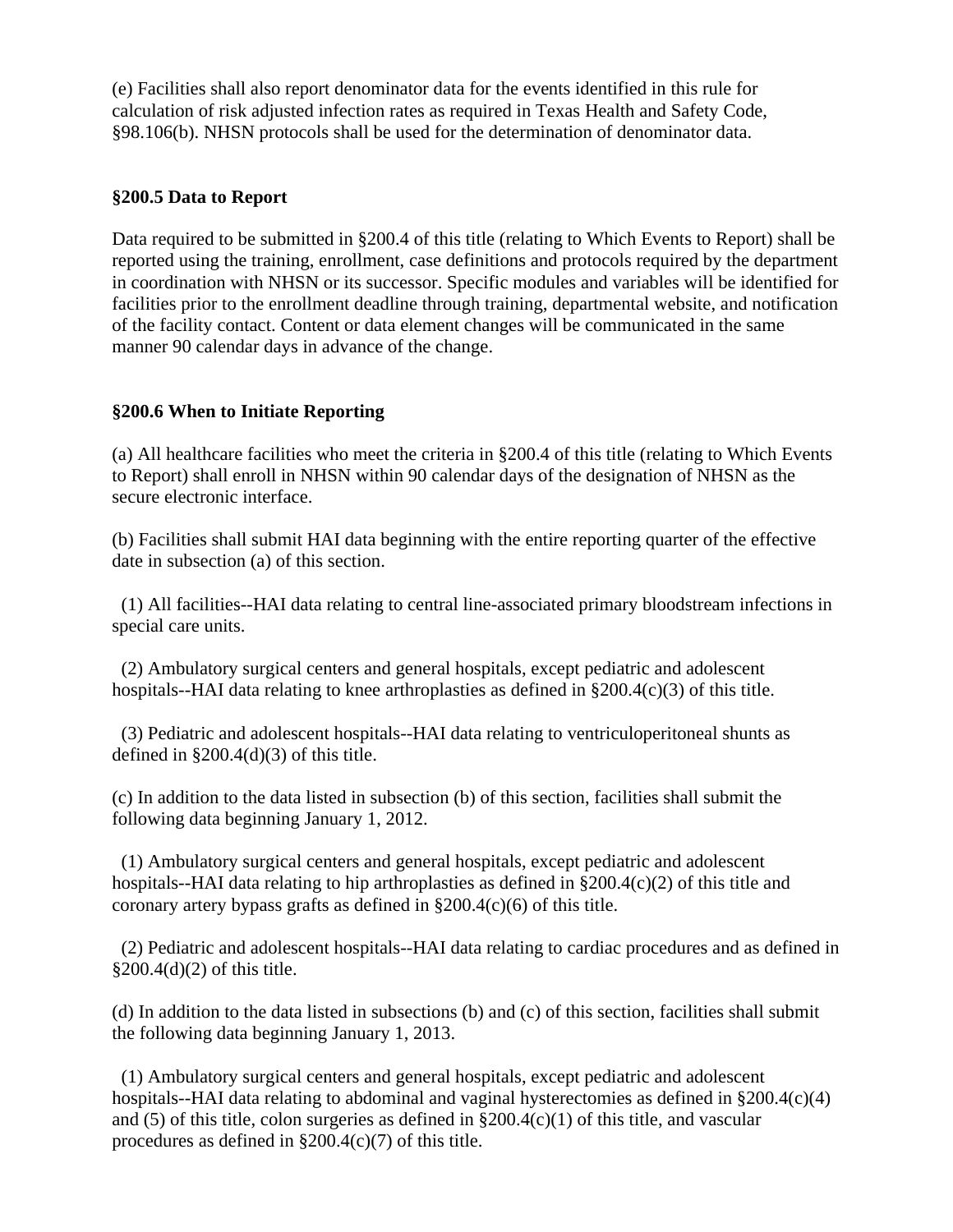(2) Pediatric and adolescent hospitals--HAI data relating to spinal surgeries with instrumentation as defined in §200.4(d)(1) of this title.

(e) Facilities that are required to report after this initial enrollment period (e.g., newly licensed, change in provider status, etc.) shall enroll within 90 calendar days of the date they become eligible to report in accordance with §200.2 of this title (relating to General Reporting Guidelines for Healthcare-Associated Infection Data) and §200.3 of this title (relating to How to Report) and shall submit data beginning with the entire reporting quarter after becoming eligible.

# **§200.7 Schedule for HAI Reporting**

| Table 1. HAI and PAE Data Verification Deadlines |                                       |               |              |             |
|--------------------------------------------------|---------------------------------------|---------------|--------------|-------------|
| Reporting                                        | January 1-                            | April 1- June | July $1$ -   | October 1-  |
| Quarter                                          | March 31                              | 30            | September 30 | December 31 |
| <b>Facility Data</b>                             | As set forth in NHSN or its successor |               |              |             |
| Submission                                       |                                       |               |              |             |
| Departmental                                     | June 1                                | September 1   | December 1   | March 1     |
| Data                                             |                                       |               |              |             |
| Reconciliation                                   |                                       |               |              |             |
| Facility                                         | June 30                               | September 30  | December 31  | March 31    |
| Correction                                       |                                       |               |              |             |
| Departmental                                     | NA                                    | October 15    | <b>NA</b>    | April 15    |
| Data Summary                                     |                                       |               |              |             |
| Facility                                         | NA                                    | October 30    | <b>NA</b>    | April 30    |
| Comment                                          |                                       |               |              |             |
| Period                                           |                                       |               |              |             |
| Departmental                                     | <b>NA</b>                             | November 15   | <b>NA</b>    | May $15$    |
| Review of                                        |                                       |               |              |             |
| Comments                                         |                                       |               |              |             |
| Posting of                                       | <b>NA</b>                             | December 1    | <b>NA</b>    | June 1      |
| Summary                                          |                                       |               |              |             |

(a) Facilities shall submit HAI data according to the following schedule in Table 1.

\* Reporting deadline for infections related to implant procedures are the same dates but in the calendar year following the procedure.

 (1) HAI data for device days and procedures occurring between January 1 and March 31 shall be submitted no later than May 31 of the same calendar year.

 (2) HAI data for device days and procedures occurring between April 1 and June 30 shall be submitted no later than August 31, of the same calendar year.

 (3) HAI data for device days and procedures occurring between July 1 and September 30 shall be submitted no later than November 30 of the same calendar year.

 (4) HAI data for device days and procedures occurring between October 1 and December 31 shall be submitted no later than February 28 of the following calendar year.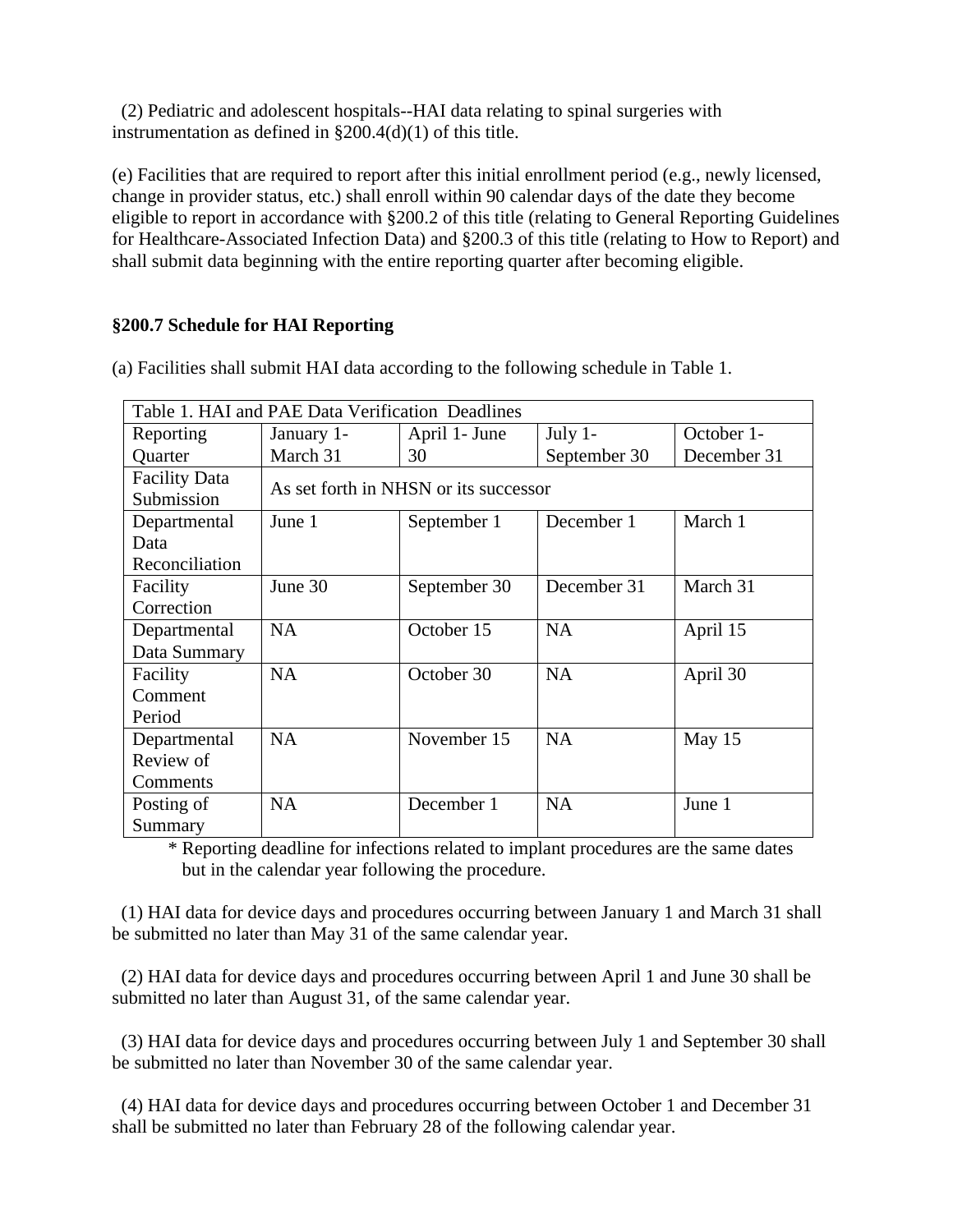(b) If any of the dates in subsection (a) of this section fall on a weekend or holiday, facilities shall submit on the following business day.

### **§200.8 Verification of Healthcare-associated Infection Data and Correction of Errors**

(a) Data verification.

 (1) The department shall establish acceptance criteria to ensure the accuracy and completeness of all data submitted to the department and will make these criteria available.

 (2) The department will notify the facility contact by email to acknowledge receipt of data and to communicate its acceptability within 15 calendar days after the facility data submission deadline described in §200.7 of this title (relating to Schedule for HAI Reporting). This notification will include specific information on any errors found.

(b) Correction of Errors and Disputes.

 (1) Facilities shall correct all identified errors, including data determined to be missing, and resubmit the corrected data through NHSN or its successor.

(2) Corrections shall be submitted according to the following schedule.

 (A) Not later than June 30 for HAI data for device days and procedures occurring between January 1 and March 31.

 (B) Not later than September 30 for HAI data for device days and procedures occurring between April 1 through June 30.

 (C) Not later than December 31 for HAI data for device days and procedures occurring between July 1 through September 30.

 (D) Not later than March 31 for HAI data for device days and procedures occurring between October 1 through December 31.

 (3) If the facility is unable to correct an identified error or disputes one or more of the identified errors, the facility contact shall notify the department by email, fax, or in writing the reasons why these are the best available data within 15 calendar days of receipt of notice of corrections.

 (4) Data corrections that occur following publication of a data summary shall be submitted to NHSN or its successor.

(c) If any of the dates listed in subsection (b) of this section fall on a weekend or holiday, facilities shall submit on the following business day.

#### **§200.9 Data Summary Display**

(a) Development of data summary.